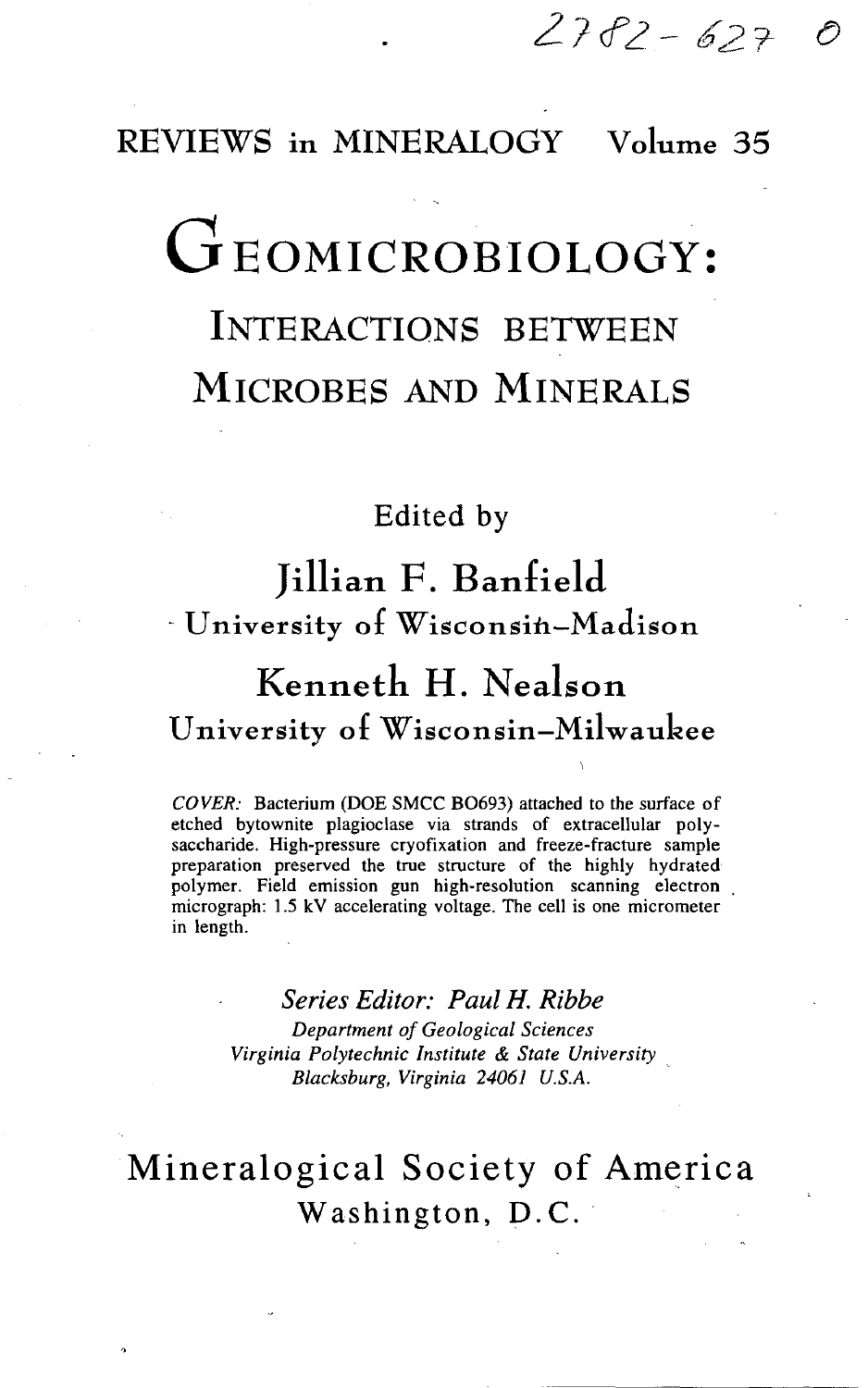### TABLE OF CONTENTS

#### **Preface H.C.W. Skinner**

**1**

## **Chapter 1 K. H. Nealson & D. A. Stahl MICROORGANISMS AND BlOGEOCHEMICAL CYCLES: WHAT CAN WE LEARN FROM LAYERED MlCROBIAL COMMUNITIES?**

|                                                              | 5  |
|--------------------------------------------------------------|----|
|                                                              | 9  |
|                                                              | 9  |
|                                                              | 12 |
|                                                              | 12 |
| Mechanisms of energy conservation and patterns of metabolism | 13 |
|                                                              | 14 |
|                                                              | 16 |
|                                                              | 16 |
|                                                              | 16 |
|                                                              | 16 |
|                                                              | 16 |
|                                                              | 17 |
|                                                              | 17 |
|                                                              | 17 |
|                                                              | 17 |
|                                                              | 18 |
|                                                              | 18 |
|                                                              | 18 |
|                                                              | 18 |
|                                                              |    |
|                                                              | 20 |
|                                                              | 20 |
|                                                              | 20 |
|                                                              | 20 |
|                                                              | 20 |
|                                                              | 20 |
|                                                              | 21 |
|                                                              | 21 |
|                                                              | 21 |
|                                                              | 21 |
| Molecular approaches to the microbiology of sediments        | 21 |
|                                                              | 23 |
| Isolation of new organisms—metal active microbes             | 27 |
|                                                              | 27 |
|                                                              | 28 |
|                                                              | 28 |
|                                                              | 29 |
|                                                              | 29 |
|                                                              | 29 |
|                                                              | 31 |
|                                                              | 31 |
|                                                              | 31 |

*Page*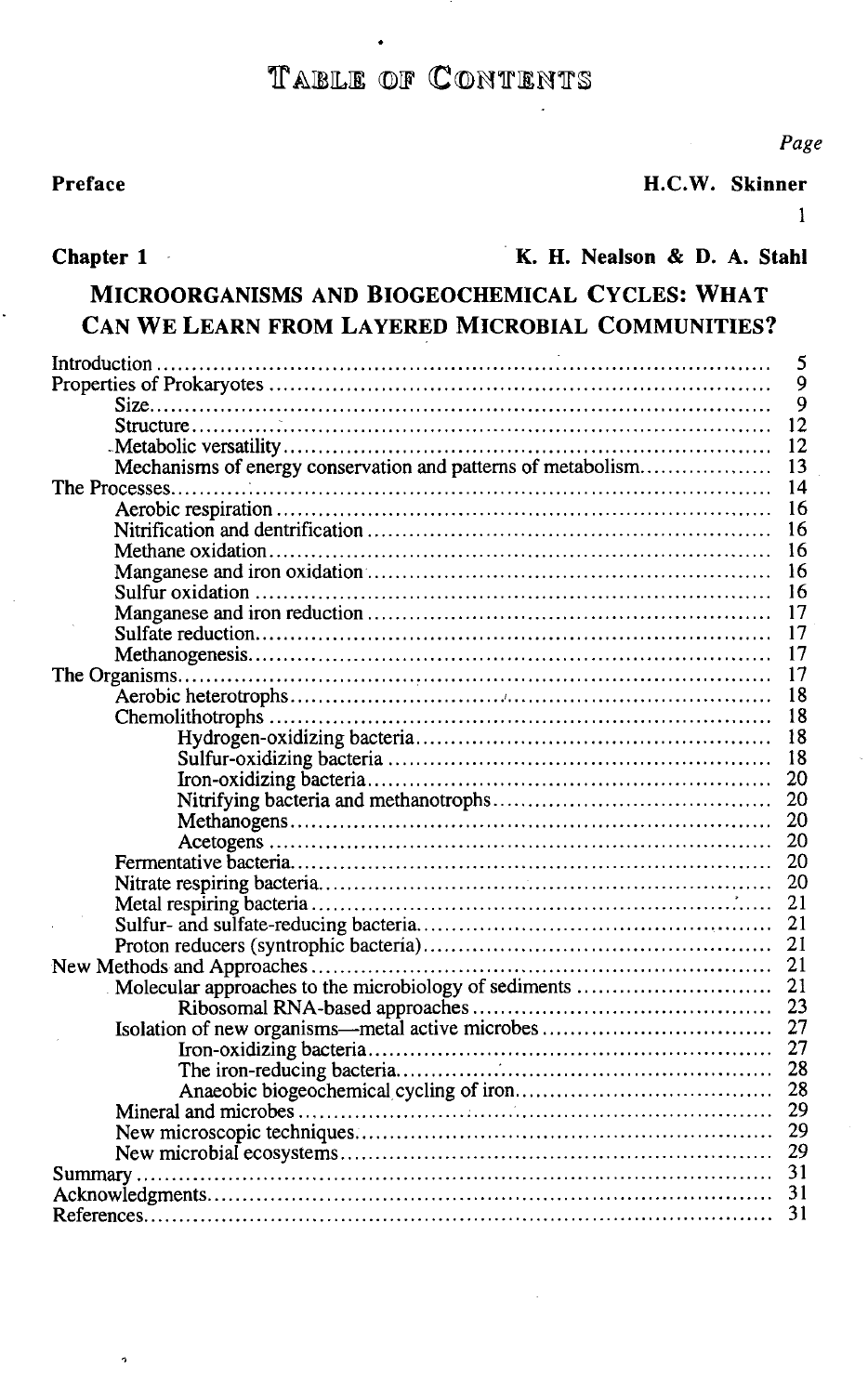### MICROBIAL DIVERSITY IN MODERN SUBSURFACE, OCEAN, SURFACE ENVIRONMENTS

|                                                                            | 35 |
|----------------------------------------------------------------------------|----|
| Phylogenetic Introduction to the Diversity and Evolution of Microorganisms | 35 |
|                                                                            | 35 |
|                                                                            | 38 |
| Beyond the Last Common Ancestor--Diversification of the domains            | 40 |
|                                                                            | 40 |
|                                                                            | 41 |
|                                                                            | 41 |
|                                                                            | 42 |
|                                                                            | 42 |
|                                                                            | 43 |
|                                                                            | 43 |
|                                                                            | 44 |
|                                                                            | 44 |
|                                                                            | 45 |
|                                                                            | 46 |
|                                                                            | 46 |
|                                                                            | 47 |
|                                                                            | 48 |
|                                                                            | 48 |
|                                                                            | 49 |
|                                                                            | 50 |
| Biogeochemical cycling by bacteria: Introduction                           | 50 |
|                                                                            | 50 |
|                                                                            | 50 |
|                                                                            | 51 |
|                                                                            | 52 |
| Bacteria in the lithosphere and hydrosphere: Introduction                  | 52 |
|                                                                            | 53 |
| Molecular studies of bacterial diversity and abundance in                  |    |
|                                                                            | 53 |
|                                                                            | 54 |
| Molecular studies of bacterial diversity and abundance in the              |    |
|                                                                            | 54 |
|                                                                            | 55 |
|                                                                            | 56 |
| Techniques for Studying Geologically Important Microorganisms              | 57 |
|                                                                            | 57 |
|                                                                            | 58 |
|                                                                            | 58 |
|                                                                            | 58 |
| Analysis of microbial populations without cultivation                      | 59 |
|                                                                            | 59 |
| Molecular sequence-based phylogenic analysis of microbial                  |    |
|                                                                            | 59 |
|                                                                            | 59 |
|                                                                            | 60 |
|                                                                            | 61 |
|                                                                            | 61 |
| Microscopic techniques for the examination of environmental samples  62    |    |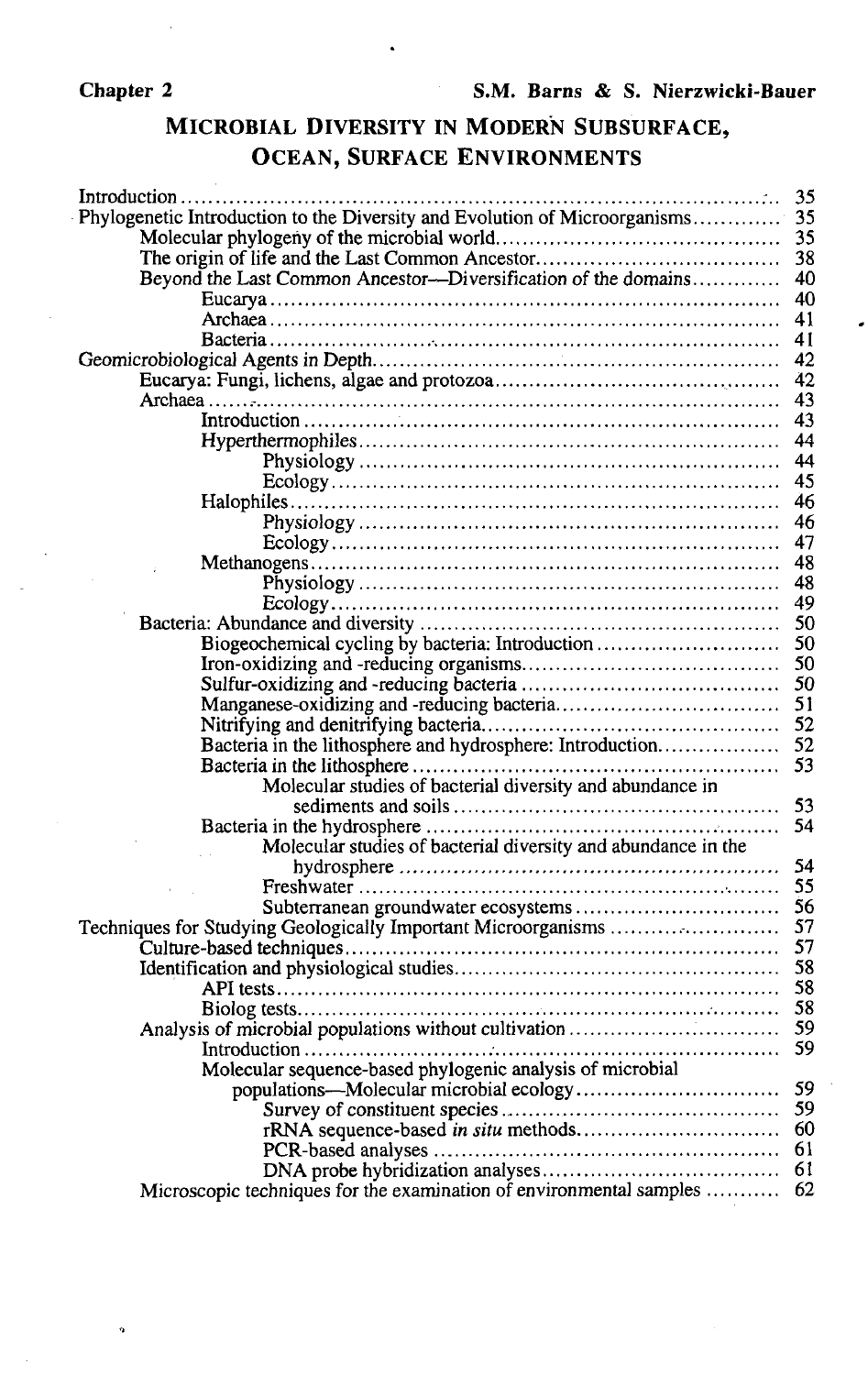| Identification of cultured microorganisms and in situ microbial |  |
|-----------------------------------------------------------------|--|
|                                                                 |  |
|                                                                 |  |
|                                                                 |  |
|                                                                 |  |
|                                                                 |  |
|                                                                 |  |
|                                                                 |  |
|                                                                 |  |
| Crenarchaeota are widespread and abundant in low-temperature    |  |
|                                                                 |  |
|                                                                 |  |
|                                                                 |  |
|                                                                 |  |

 $\tilde{\boldsymbol{\sigma}}$ 

#### **Chapter 3 J.F. Banfield & R.J. Hamers**

#### **PROCESSES AT MINERALS AND SURFACES WITH** l. **RELEVANCE TO MICROORGANISMS AND PREBIOTIC SYNTHESIS**

| 81                                                                     |
|------------------------------------------------------------------------|
| 82                                                                     |
| 83                                                                     |
| 87                                                                     |
| 89                                                                     |
| 89                                                                     |
| 91                                                                     |
| 91                                                                     |
| `93                                                                    |
| 93                                                                     |
| 94                                                                     |
| 95                                                                     |
| 96                                                                     |
| 96                                                                     |
| 98                                                                     |
| 99                                                                     |
| 99                                                                     |
| 99                                                                     |
| 99                                                                     |
| 99                                                                     |
| 99                                                                     |
|                                                                        |
|                                                                        |
| Structures and compositions of different types of layer silicates  101 |
|                                                                        |
|                                                                        |
|                                                                        |
|                                                                        |
|                                                                        |
|                                                                        |
|                                                                        |
|                                                                        |
| Surface phenomena in the laboratory vs. natural weathering  105        |
|                                                                        |
|                                                                        |
|                                                                        |
|                                                                        |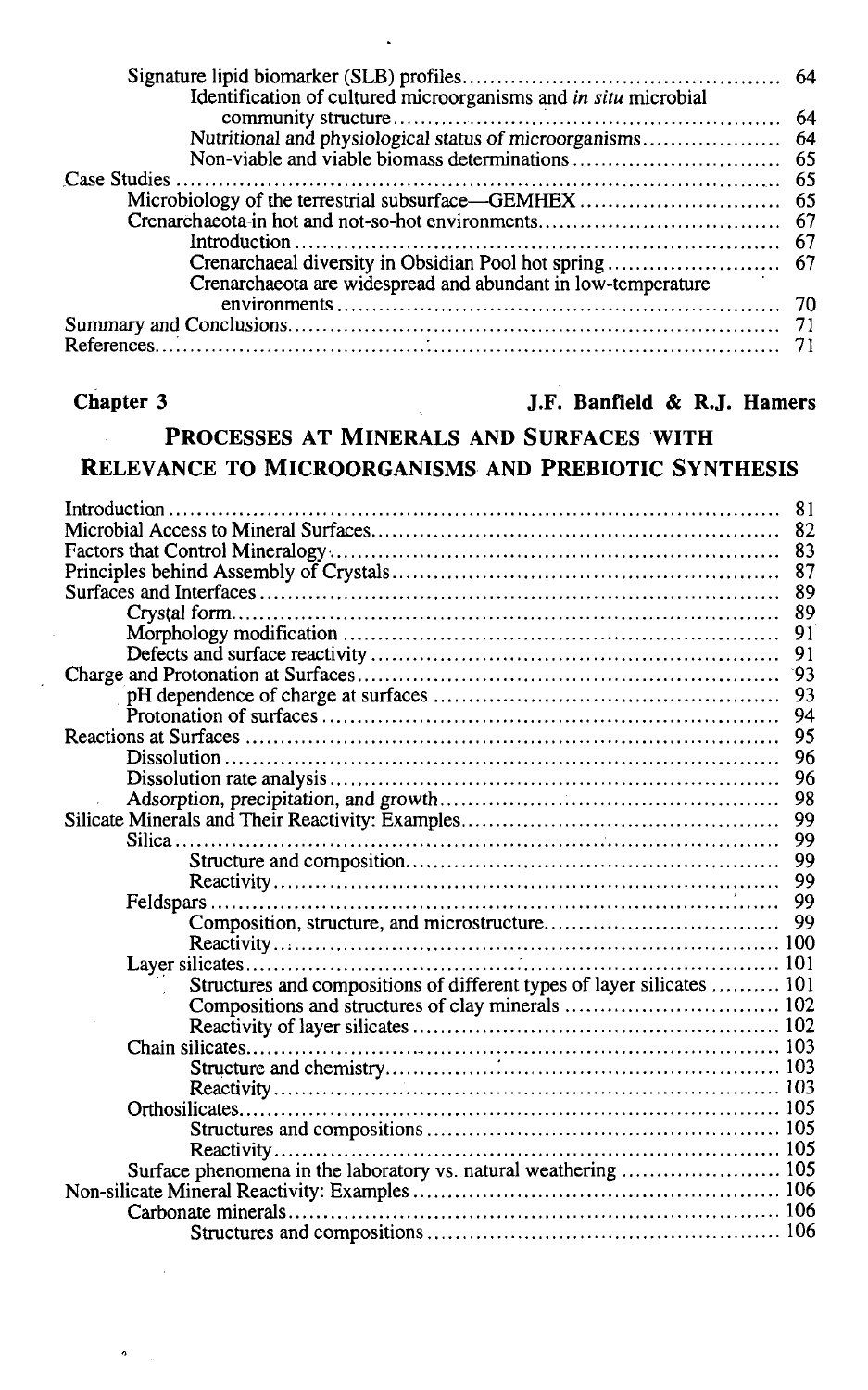| Prebiotic Synthesis and the Role of Mineral Surfaces in the Origin of Life  112 |  |
|---------------------------------------------------------------------------------|--|
|                                                                                 |  |
|                                                                                 |  |
|                                                                                 |  |
|                                                                                 |  |
|                                                                                 |  |
|                                                                                 |  |
|                                                                                 |  |
|                                                                                 |  |
|                                                                                 |  |

#### **Chapter 4 B.J. Little, P.A. Wagner & Z. Lewandowski**

#### **SPATIAL RELATIONSHIPS BETWEEN BACTERIA AND MINERAL SURFACES**

| Introduction |  |
|--------------|--|
|              |  |
|              |  |
|              |  |
|              |  |
|              |  |
|              |  |
|              |  |
|              |  |
|              |  |
|              |  |
|              |  |
|              |  |
|              |  |
|              |  |
|              |  |
|              |  |
|              |  |
|              |  |
|              |  |

h,

**Chapter 5 D. Fortin, F.G. Ferris & T.J. Beveridge**

### **SURFACE-MEDIATED MINERAL DEVELOPMENT BY BACTERIA**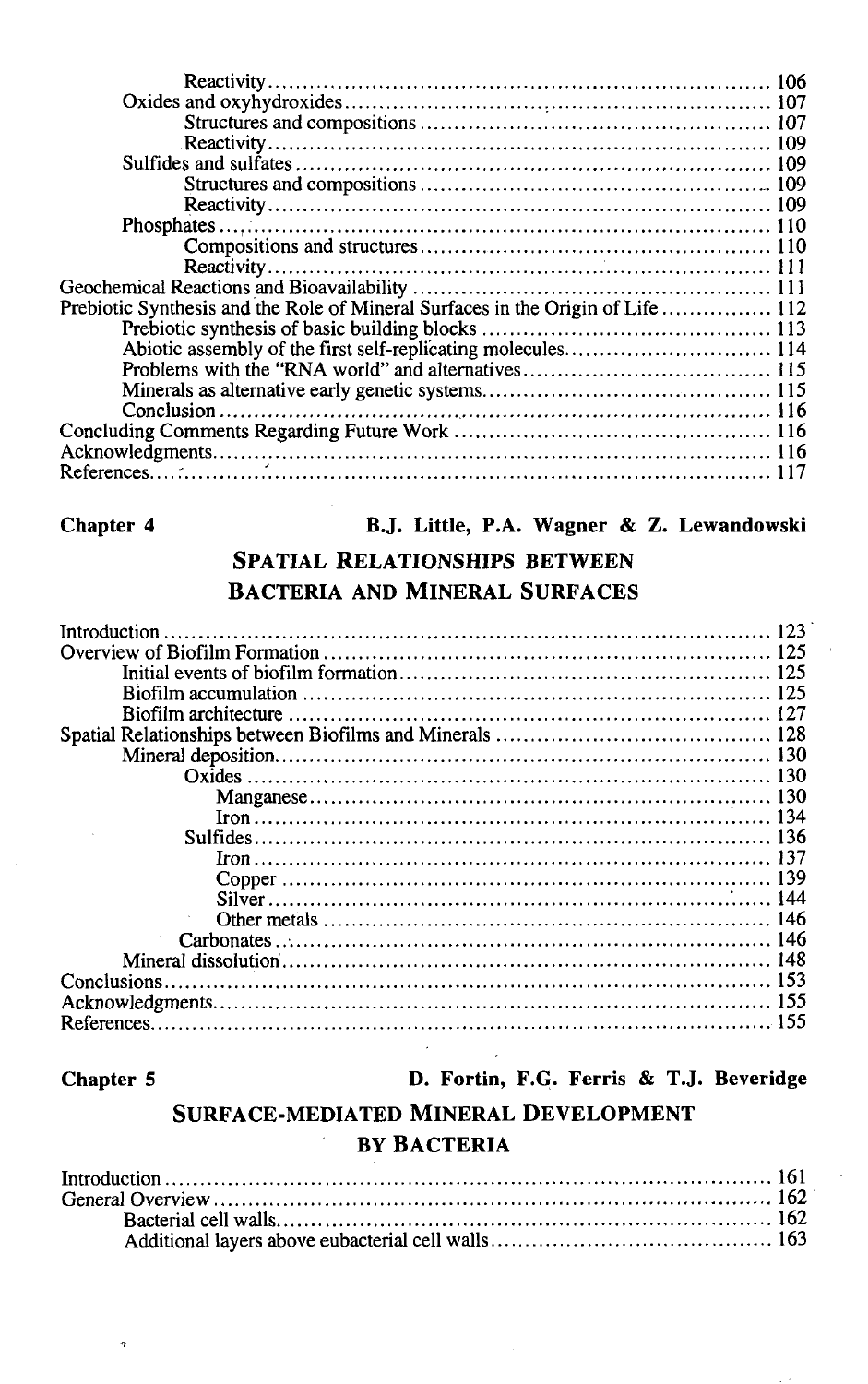| Sulfides and paragenetic minerals that form in anaerobic environments 170 |  |
|---------------------------------------------------------------------------|--|
|                                                                           |  |
|                                                                           |  |
|                                                                           |  |
|                                                                           |  |
|                                                                           |  |
|                                                                           |  |
|                                                                           |  |
|                                                                           |  |

#### **Chapter 6 D.A. Bazylinksi** & **B.M. Moskowitz**

#### MICROBIAL BIOMINERALIZATION OF MAGNETIC IRON MINERALS: MICROBIOLOGY, MAGNETISM AND ENVIRONMENTAL SIGNIFICANCE

| Composition and morphology of the magnetosome mineral phase 188        |  |
|------------------------------------------------------------------------|--|
| Effect of environmental conditions on the biomineralization in         |  |
|                                                                        |  |
| Chemistry and biochemistry of magnetosome formation 193                |  |
|                                                                        |  |
|                                                                        |  |
| Molecular biology of magnetosome formation and genetics of             |  |
|                                                                        |  |
|                                                                        |  |
|                                                                        |  |
|                                                                        |  |
|                                                                        |  |
|                                                                        |  |
|                                                                        |  |
|                                                                        |  |
|                                                                        |  |
|                                                                        |  |
|                                                                        |  |
|                                                                        |  |
|                                                                        |  |
|                                                                        |  |
| Theoretical domain calculations: Butler-Banerjee model 206             |  |
| Local energy minima and metastable SD states: Micromagnetic models 208 |  |
|                                                                        |  |
|                                                                        |  |
|                                                                        |  |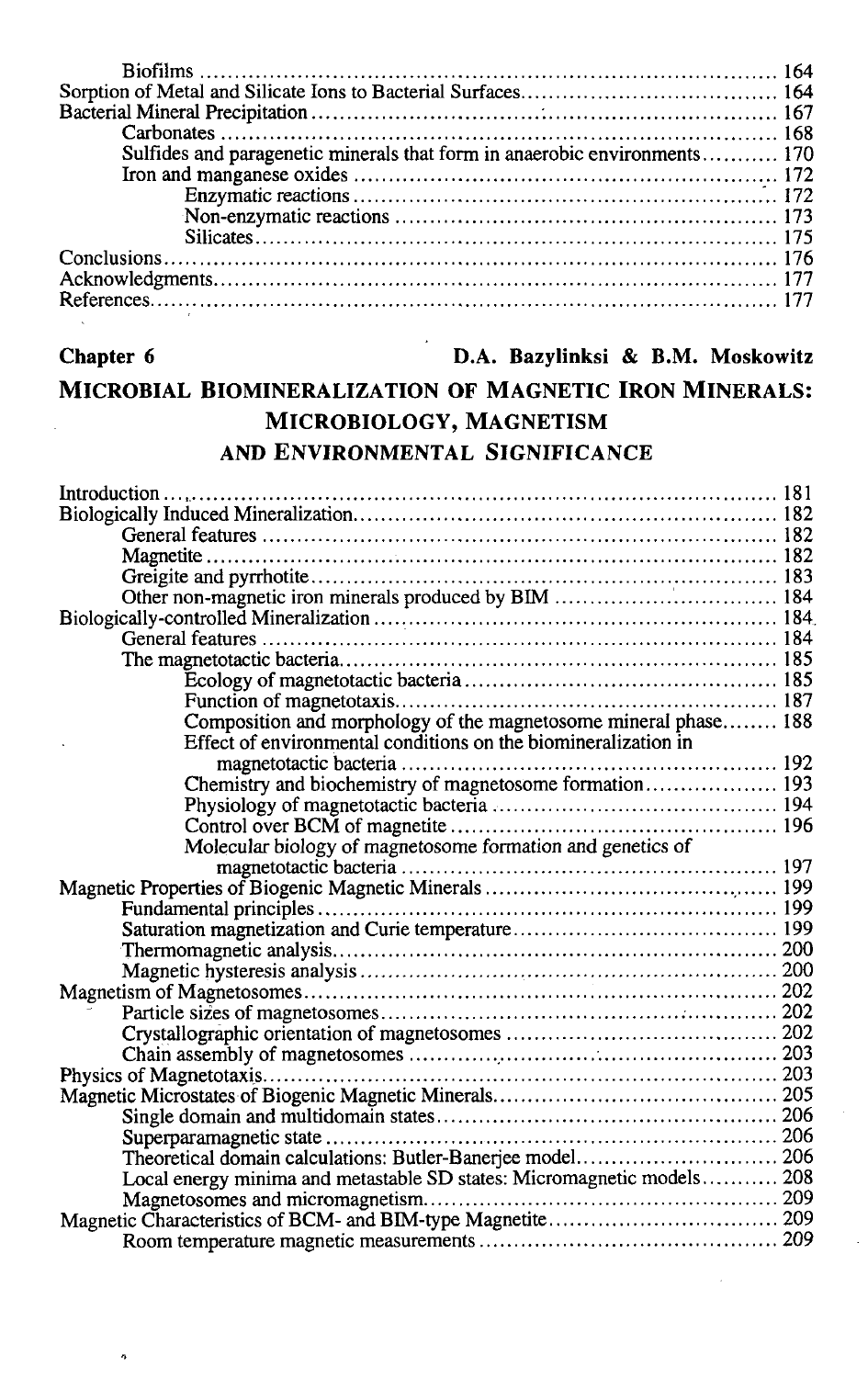| Magnetic and geochemical study of magnetotactic bacteria in chemically         |  |
|--------------------------------------------------------------------------------|--|
|                                                                                |  |
|                                                                                |  |
|                                                                                |  |
| Magnetochemical alteration and preservation of biogenic magnetic minerals  216 |  |
|                                                                                |  |
|                                                                                |  |
|                                                                                |  |

**Chapter 7 B.M. Tebo, W.C. Ghiorse, L.G. van Waasbergen, P.L. Siering,** & **R. Caspi**

### BACTERIALLY-MEDIATED MINERAL FORMATION: INSIGHTS INTO MANGANESE(II) OXIDATION FROM MOLECULAR GENETIC AND BIOCHEMICAL STUDIES

| Model Systems for the Study of Genetics and Biochemistry of Mn(II) oxidation 239 |  |
|----------------------------------------------------------------------------------|--|
|                                                                                  |  |
|                                                                                  |  |
|                                                                                  |  |
|                                                                                  |  |
| Possible mechanisms for the oxidation of Mn(II) by strain MnB1 242               |  |
|                                                                                  |  |
|                                                                                  |  |
|                                                                                  |  |
|                                                                                  |  |
|                                                                                  |  |
|                                                                                  |  |
|                                                                                  |  |
|                                                                                  |  |
| A molecular ecological study of the mofA gene in its native habitat 254          |  |
| Possible mechanisms for oxidation of Mn(II) by Leptothrix spp 255                |  |
|                                                                                  |  |
|                                                                                  |  |
|                                                                                  |  |
|                                                                                  |  |
|                                                                                  |  |
|                                                                                  |  |

**Chapter 8 E.W. de Vrind-de Jong & J.P.M. de Vrind**

#### **ALGAL DEPOSITION OF CARBONATES AND SILICATES**

| Calcifying and silicifying algae: Occurrence and impact on element cycles  267 |  |
|--------------------------------------------------------------------------------|--|
|                                                                                |  |
|                                                                                |  |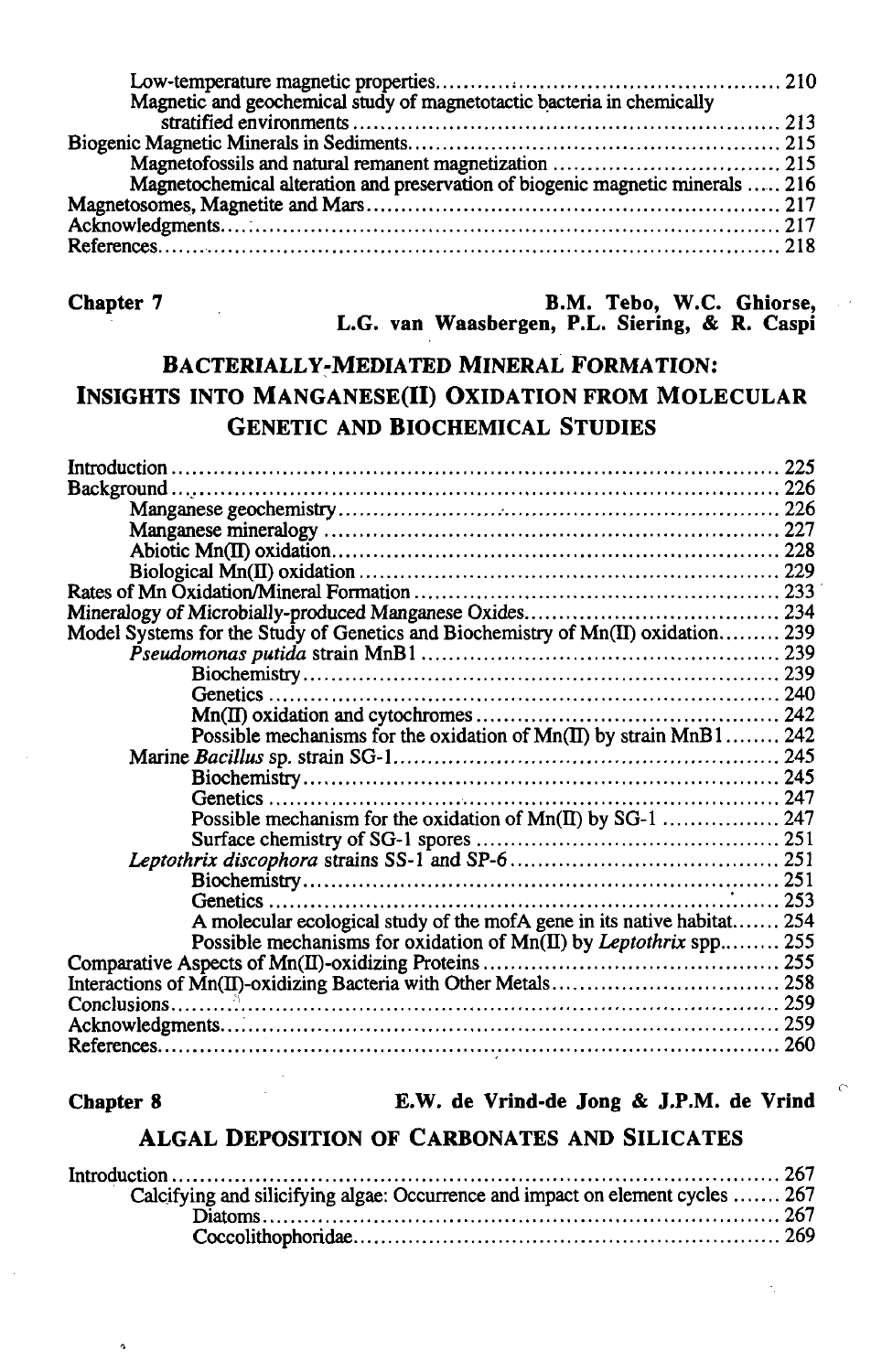| Principles of biomineralization: Biologically induced or controlled  269             |  |
|--------------------------------------------------------------------------------------|--|
|                                                                                      |  |
|                                                                                      |  |
|                                                                                      |  |
| Biomineralization: Biological interference with mineralization 274                   |  |
|                                                                                      |  |
|                                                                                      |  |
|                                                                                      |  |
|                                                                                      |  |
|                                                                                      |  |
| Biologically controlled calcification: Three coccolithophorid species  278           |  |
| Coccolith formation in Pleurochrysis carterae: Ultrastructure of cells and           |  |
| $coccoliths$                                                                         |  |
|                                                                                      |  |
| . 279                                                                                |  |
| Relation between photosynthesis and coccolith formation in Pleurochrysis             |  |
| . 283<br>$carterae \dots \dots \dots \dots \dots \dots \dots \dots \dots$            |  |
| Coccolith formation in Emiliania huxleyi: Ultrastructure of                          |  |
|                                                                                      |  |
| Coccolith formation in <i>Emiliania huxleyi:</i> Role of cell organelles and organic |  |
|                                                                                      |  |
| Relation between photosynthesis and coccolith formation in                           |  |
|                                                                                      |  |
| Coccolith formation in Coccolithus pelagicus: An example of extracellular-           |  |
|                                                                                      |  |
|                                                                                      |  |
|                                                                                      |  |
|                                                                                      |  |
| Cell wall formation: Ultrastructure of frustules 291                                 |  |
|                                                                                      |  |
|                                                                                      |  |
|                                                                                      |  |
|                                                                                      |  |
|                                                                                      |  |
| Recent developments: The molecular genetical approach 299                            |  |
|                                                                                      |  |
|                                                                                      |  |
|                                                                                      |  |
|                                                                                      |  |

 $\ddot{\phantom{0}}$ 

#### **Chapter 9 A.T. Stone**

### **REACTIONS OF EXTRACELLULAR ORGANIC LlGANDS WITH DISSOLVED METAL IONS AND MINERAL SURFACES**

| Physiological Functions that Benefit from Extracellular Organic Ligand Release  314 |  |
|-------------------------------------------------------------------------------------|--|
|                                                                                     |  |
|                                                                                     |  |
|                                                                                     |  |
|                                                                                     |  |
|                                                                                     |  |
|                                                                                     |  |
|                                                                                     |  |
|                                                                                     |  |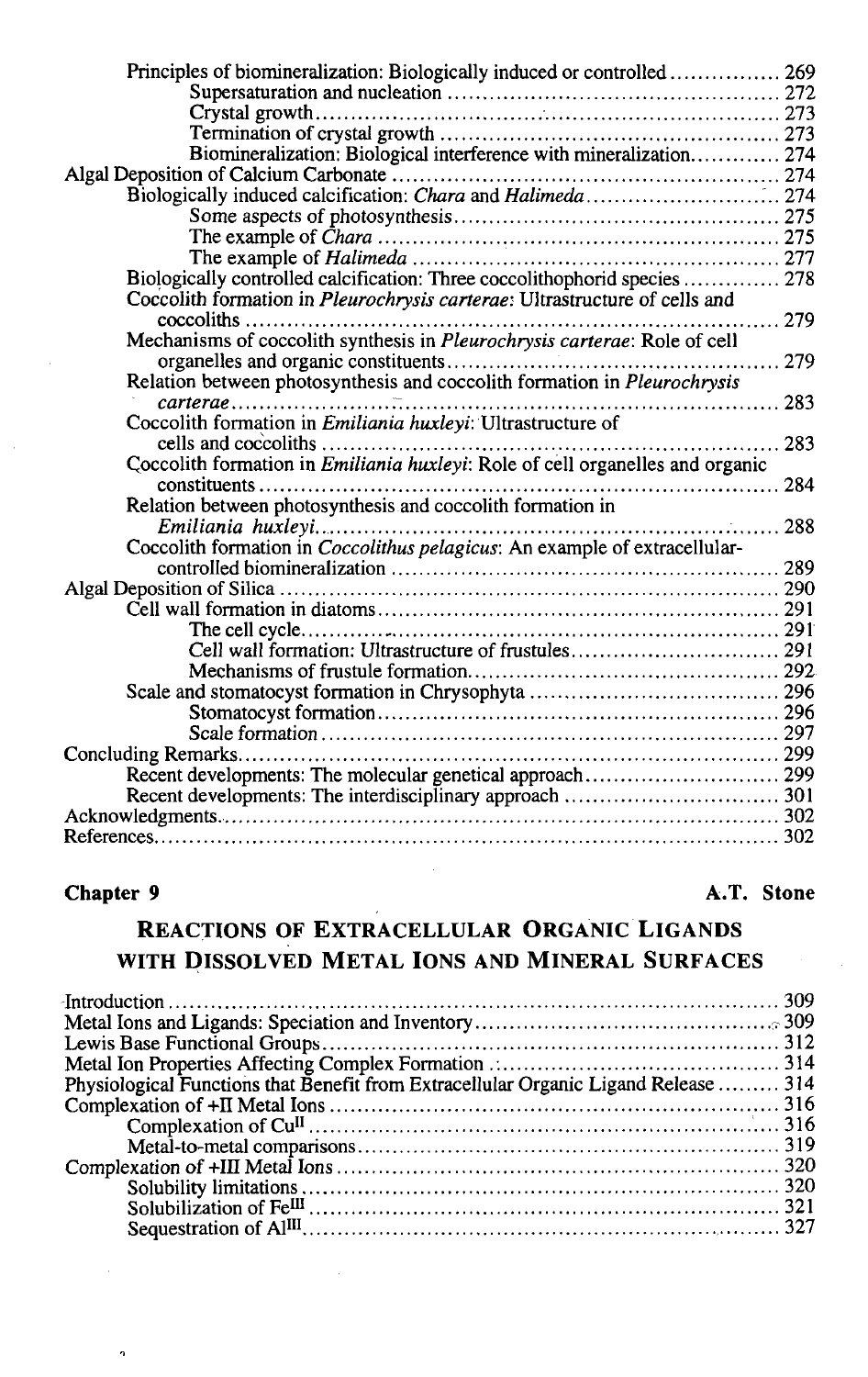| Remaining Challenges towards Understanding Metal Ion and Extracellular Organic |  |
|--------------------------------------------------------------------------------|--|
|                                                                                |  |
|                                                                                |  |
|                                                                                |  |
| Ternary complex formation in solution and on mineral surfaces  336             |  |
|                                                                                |  |
| Breakdown of free and metal ion-coordinated organic ligands  337               |  |
|                                                                                |  |
|                                                                                |  |
|                                                                                |  |
|                                                                                |  |
|                                                                                |  |

#### **Chapter 10** S. Silver

### **THE BACTERIAL VIEW OF THE PERIODIC TABLE: SPECIFIC FUNCTIONS FOR ALL ELEMENTS**

| Chromate resistance and chromate reduction in Gram-negative bacteria356 |  |
|-------------------------------------------------------------------------|--|
|                                                                         |  |
|                                                                         |  |
|                                                                         |  |
|                                                                         |  |
|                                                                         |  |
|                                                                         |  |
|                                                                         |  |

**Chapter 11 D.K. Nordstrom & G. Southam** 

#### GEOMICROBIOLOGY OF SULFIDE MINERAL OXIDATION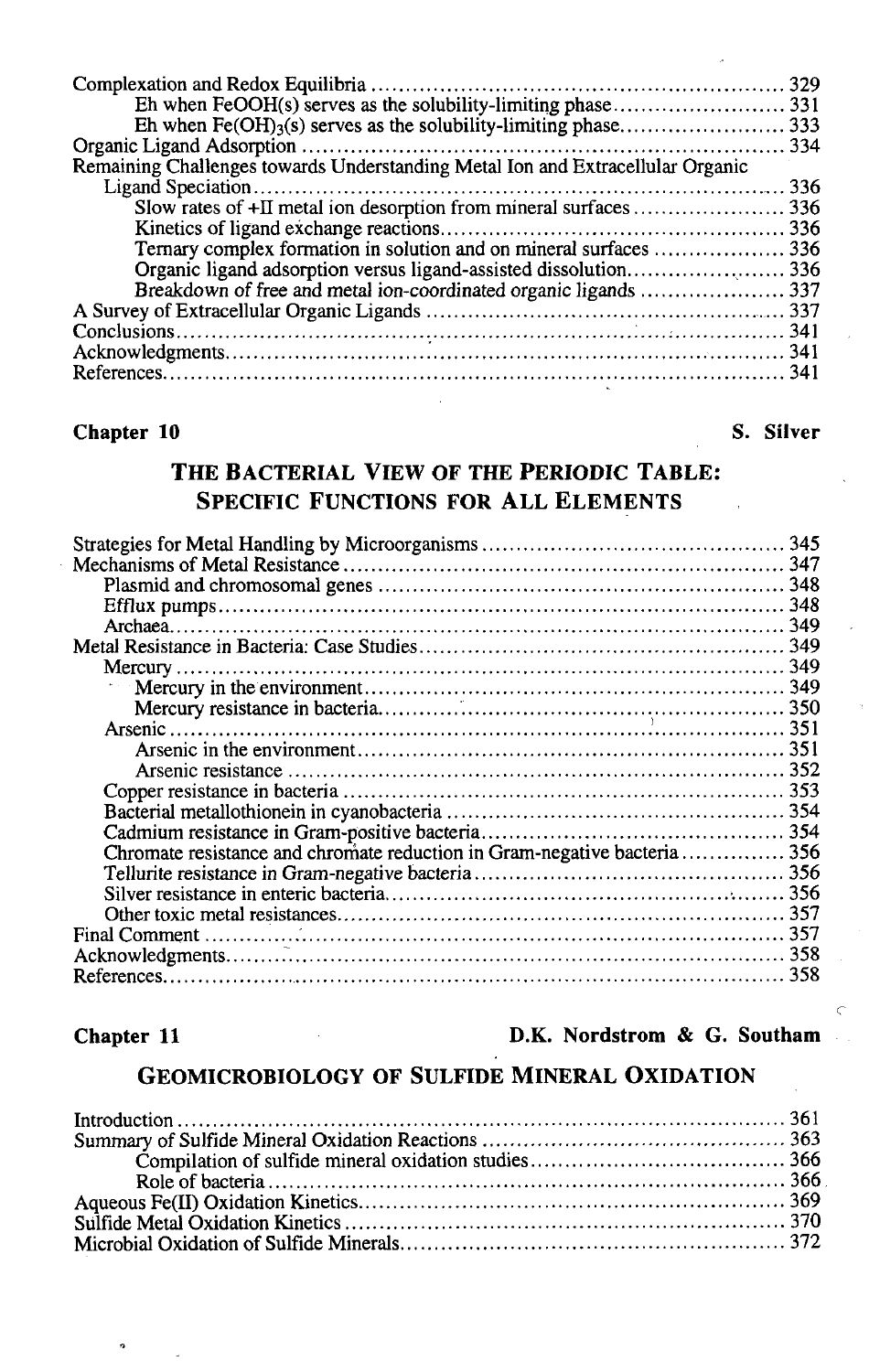#### **BIOGEOCHEMICAL WEATHERING OF SILICATE MINERALS**

| Methods     |  |
|-------------|--|
|             |  |
|             |  |
| Mechanisms. |  |
|             |  |
|             |  |
|             |  |
|             |  |
|             |  |
|             |  |
|             |  |
|             |  |
|             |  |
|             |  |
|             |  |
|             |  |
|             |  |
|             |  |
|             |  |
|             |  |
|             |  |
|             |  |
|             |  |
|             |  |
|             |  |

#### **Chapter 13** D.J. DesMarais

#### LONG-TERM EVOLUTION OF THE BIOGEOCHEMICAL CARBON CYCLE